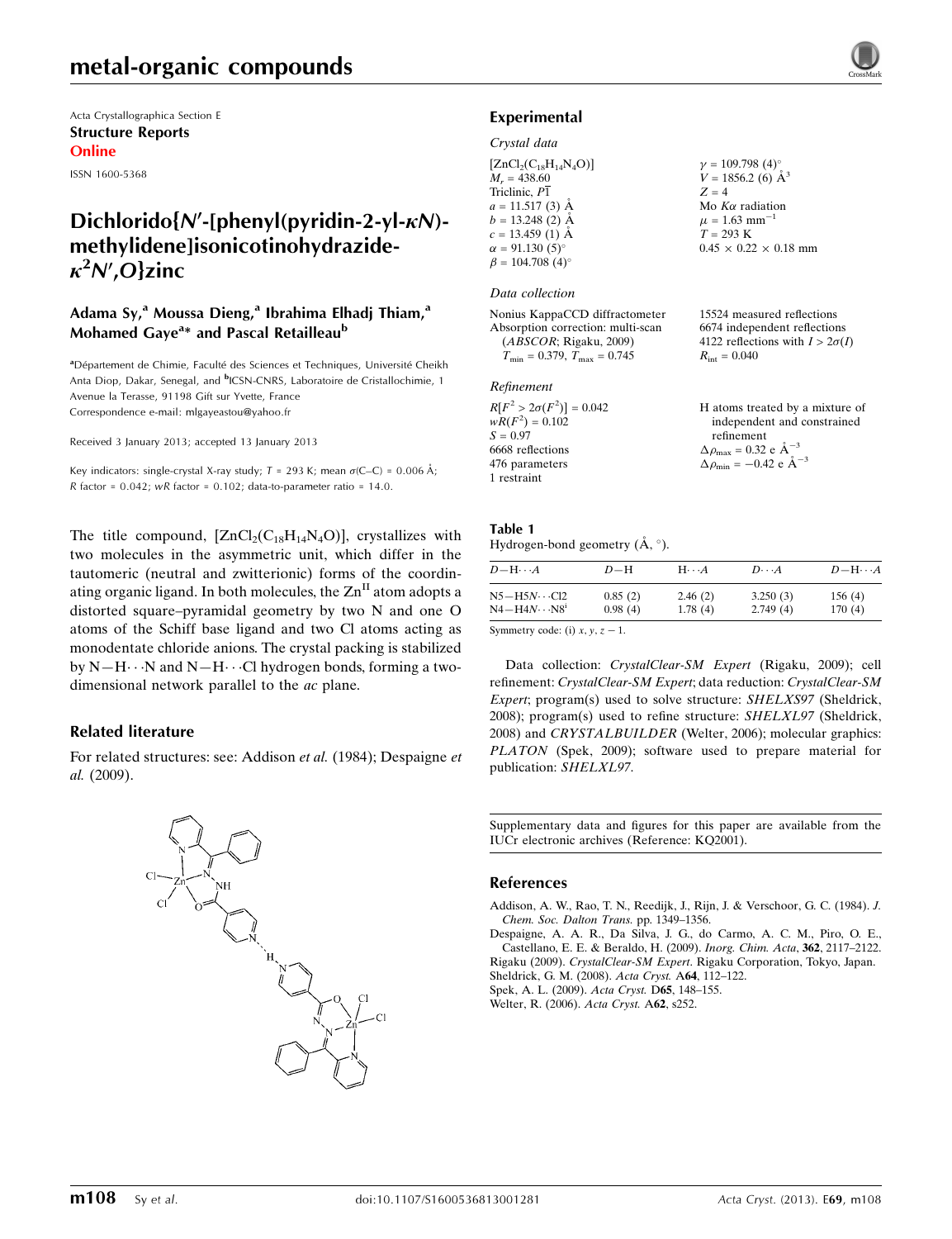# **supporting information**

*Acta Cryst.* (2013). E**69**, m108 [doi:10.1107/S1600536813001281]

# **Dichlorido{***N***′-[phenyl(pyridin-2-yl-***κN***)methylidene]isonicotinohydrazide***κ***2** *N***′ ,***O***}zinc**

## **Adama Sy, Moussa Dieng, Ibrahima Elhadj Thiam, Mohamed Gaye and Pascal Retailleau**

## **S1. Comment**

The title compound crystallizes with two different molecules in the asymmetric unit (Fig. 1), which differ from two tautomeric forms of the Schiff base. The ligand molecules coordinate respectively to one of the zinc(II) atom in a tridentate manner in his hydrazide form and to the other zinc(II) center in the tautomeric form where the nitrogen atom of the uncoordinated pyridine ring is protonated by the proton atom from the nitrogen of the hydrazide moiety. In both cases the coordination manner creates two five-membered chelate metalla rings. The two molecules in the asymmetric unit interact *via* hydrogen bond N—H···N between the two uncoordinated pyridine rings. The bond between Zn center and the pyridine nitrogen are slightly  $(2.200 \text{ (3) and } 2.131 \text{ (3) Å}$  different to the two other Zn–N bonds  $(2.078 \text{ (3) and } 2.136 \text{ (3)}).$ These distances are comparable to those found in the complex  $[Zn(H_2BzpClPh)Cl_2]$  (H<sub>2</sub>BzpClPh is 2-benzoylpyridine*para*-chloro-phenylhydrazone) (Despaigne *et al.*, 2009). In the complex, significant variations were observed for the C— O and Zn—O bond distances in the two hydrazone moieties. The C1—O1 bond distance of 1.252 (4)  $\AA$  is in accordance with a higher single bond character while the C19—O2 bond distance of 1.217 (4) Å is in accordance with a double bond character. The Zn2—O2 bond distance is 2.248 (2) Å while the Zn1—O1 length is 2.127 Å. The decreasing of the length is in accordance with the presence of a negative charge at the oxygen atom O1, which increases the strength of the Zn1— O1 bond. The largest angles around the Zn(II) centers (<*β*>: N3—Zn1—O1 = 148.50 (11) ° and <*β*> N7—Zn2—O2 = 114.79 (11) °) are slightly larger than the second-largest ones (<*α*>: N2—Zn1—Cl2 = 128.30 (10)and <*α*>: N6—Zn2— Cl3 = 133.10 (10) °). Since the distortion ( $\tau = (\beta - \alpha)/60$ ) value of the coordination polyhedron,  $\langle \tau \rangle = 0.337$  for Zn1 and  $\langle \tau \rangle$  = 0.191 for Zn2 which can be compared with the ideal value for 1 for trigonal-bipyramidal and 0 for squarepyramidal (Addison *et al.*, 1984), the environment of the metal center can be determinate. Each zinc center has a square pyramidal geometry with appreciable distortions as shown by the Addison  $\lt\tau$  parameter. The basal plane for earch Zn<sup>II</sup> center is respectively constructed by the coordination of two nitrogen atoms and one oxygen atom from the organic ligand molecule and one chloride atom acting as monodentate anion to zinc. The fifth coordination site is completed by a monodentate chloride anion.

## **S2. Experimental**

In a 50 ml round bottom flask introduce isonicotinic hydrazide (1 g, 0.0073 mol) dissolved in methanol (10 ml). Benzoylpyridine (1.35 g, 0.0073 mol) in methanol (10 ml) and two drops of galcial acetic acid, were added. The mixture was refluxed for six hours to yield a quantitative precipitate. The white precipitate formed, was separated by filtration, washed with ether and dried under vacuum (yield: 75.2%); m.p.=206 °C. <sup>1</sup>H NMR in C<sub>2</sub>D<sub>6</sub>SO,  $\delta$  (p.p.m.): 7.44–7.87 (m, 13H, H<sub>Ar</sub>),, 8.82 (s, 1H, -NH). <sup>13</sup>C NMR in C<sub>2</sub>D<sub>6</sub>SO, *δ* (p.p.m.): 121–149 (C<sub>Ar</sub>), 152 (C=N), 162 (C=O). IR (cm<sup>-1</sup>) 3342, 3279, 3161, 1726, 1698, 1515, 1398, 1359, 1169, 787. Anal. Calc. for C18H14N4O (%): C, 71.51; H, 4.67; N, 18.53. Found: C, 71.53; H, 4.68; N, 18.57. Into an ethanolic solution (10 ml) of zinc chloride (0.067 g, 0.005 mmol) was added an ethano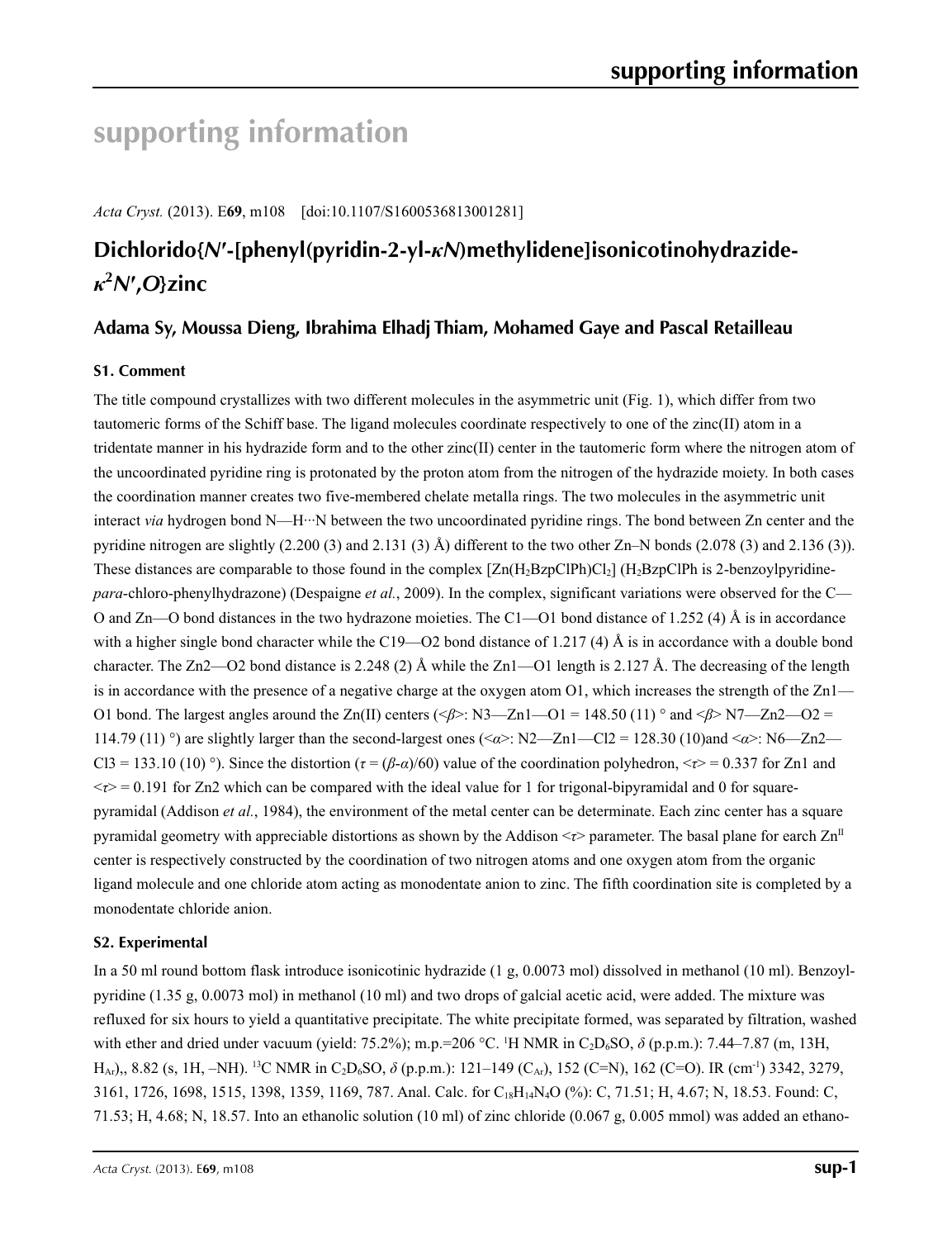lic solution (10 ml) of the ligand prepared above (0.15 g, 0.005 mmol). The resulting yellow mixture is heated at 60°C for two hours. The yellow precipitate was discarded and the resulting filtrate was then allowed to evaporate slowly in an open atmosphere. After two days, yellow crystals suitable for X-ray analysis were obtained. The crystals were separated and dried (yield: 73%); Anal. Calc. for C<sub>18</sub>H<sub>14</sub>ZnCl<sub>2</sub>N<sub>4</sub>O (%): C, 49.29; H, 3.22; N, 12.77. Found: C, 49.32; H, 3.20; N, 12.75. Selected IR data (cm-1, KBr pellet): 3445, 3053, 1650, 1511, 1352, 1141, 700.

### **S3. Refinement**

Six low-resolution reflections affected by the beamstop were omitted from the refinement using the *OMIT* instruction in *SHELXL97* (Sheldrick, 2008). All H atoms were initially located in difference Fourier maps, but for the final refinements, all benzene-bound H atoms were positioned with idealized geometry and included in the calculations as riding on their parent atoms, with C—H = 0.97 Å and  $U_{iso}(H) = 1.2U_{eq}(C)$ . The positions of the H atoms borne by nitrogen atoms were refined freely, giving restraints on N—H distances in the range 0.87 (2) Å with  $U_{\text{iso}}(H) = 1.2U_{\text{eq}}(N)$ .



### **Figure 1**

An *ORTEP* view of the title compound, showing the atom-numbering scheme. Displacement ellipsoids are plotted at the 50% probability level.

## **Dichlorido{***N***′-[phenyl(pyridin-2-yl-** *κN***)methylidene]isonicotinohydrazide-***κ***<sup>2</sup>** *N***′,***O***}zinc**

| Crystal data                       |                                        |
|------------------------------------|----------------------------------------|
| $[ZnCl_2(C_{18}H_{14}N_4O)]$       | $Z=4$                                  |
| $M_r = 438.6$                      | $F(000) = 888$                         |
| Triclinic, P1                      | $D_x = 1.569$ Mg m <sup>-3</sup>       |
| Hall symbol: -P 1                  | Mo Ka radiation, $\lambda = 0.71070$ Å |
| $a = 11.517(3)$ Å                  | Cell parameters from 5145 reflections  |
| $b = 13.248(2)$ Å                  | $\theta = 0.4 - 24.7^{\circ}$          |
| $c = 13.459$ (1) Å                 | $\mu$ = 1.63 mm <sup>-1</sup>          |
| $\alpha$ = 91.130 (5) <sup>o</sup> | $T = 293 \text{ K}$                    |
| $\beta$ = 104.708 (4) <sup>o</sup> | Prism, yellow                          |
| $\gamma = 109.798(4)$ °            | $0.45 \times 0.22 \times 0.18$ mm      |
| $V = 1856.2$ (6) Å <sup>3</sup>    |                                        |
|                                    |                                        |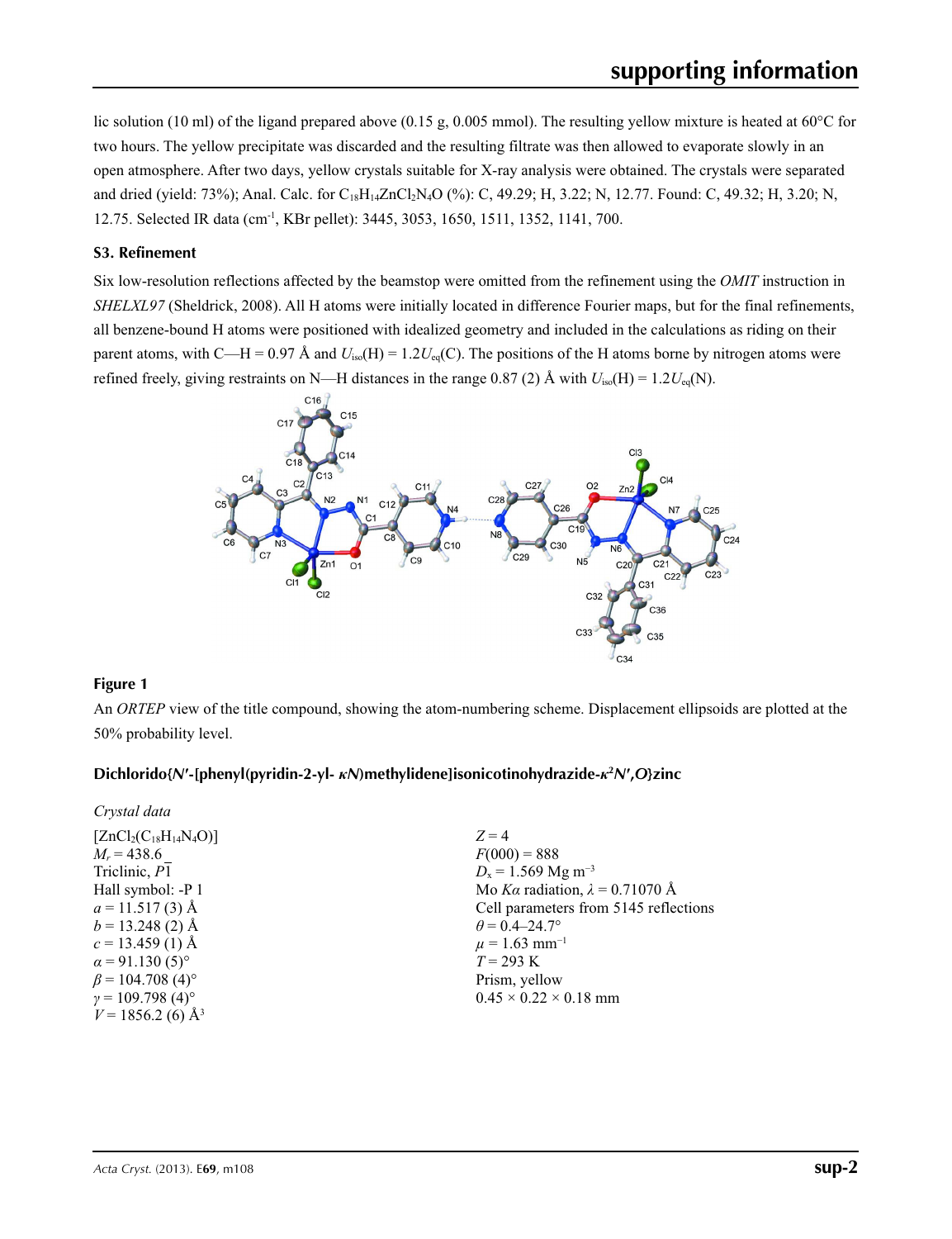*Data collection*

| Nonius KappaCCD                                                   | $T_{\text{min}} = 0.379$ , $T_{\text{max}} = 0.745$                                                           |
|-------------------------------------------------------------------|---------------------------------------------------------------------------------------------------------------|
| diffractometer                                                    | 15524 measured reflections                                                                                    |
| Radiation source: fine-focus sealed tube, Nonius                  | 6674 independent reflections                                                                                  |
| KappaCCD                                                          | 4122 reflections with $I > 2\sigma(I)$                                                                        |
| Graphite monochromator                                            | $R_{\rm int} = 0.040$                                                                                         |
| Detector resolution: 9 pixels mm <sup>-1</sup>                    | $\theta_{\text{max}} = 25.3^{\circ}, \theta_{\text{min}} = 1.6^{\circ}$                                       |
| phi and $\omega$ scans                                            | $h = -13 \rightarrow 13$                                                                                      |
| Absorption correction: multi-scan                                 | $k = -15 \rightarrow 15$                                                                                      |
| (ABSCOR; Rigaku, 2009)                                            | $l = -16 \rightarrow 16$                                                                                      |
| Refinement                                                        |                                                                                                               |
| Refinement on $F^2$                                               | Hydrogen site location: difference Fourier map                                                                |
| Least-squares matrix: full                                        | H atoms treated by a mixture of independent                                                                   |
| $R[F^2 > 2\sigma(F^2)] = 0.042$                                   | and constrained refinement                                                                                    |
| $wR(F^2) = 0.102$                                                 | $w = 1/[\sigma^2(F_0^2) + (0.0372P)^2]$                                                                       |
| $S = 0.97$                                                        | where $P = (F_o^2 + 2F_c^2)/3$                                                                                |
| 6668 reflections                                                  | $(\Delta/\sigma)_{\text{max}} = 0.001$                                                                        |
| 476 parameters                                                    | $\Delta \rho_{\rm max} = 0.32$ e Å <sup>-3</sup>                                                              |
| 1 restraint                                                       | $\Delta\rho_{\rm min}$ = -0.42 e Å <sup>-3</sup>                                                              |
| Primary atom site location: structure-invariant<br>direct methods | Extinction correction: SHELXL97 (Sheldrick,<br>2008), $Fc^* = kFc[1+0.001xFc^2\lambda^3/sin(2\theta)]^{-1/4}$ |
| Secondary atom site location: difference Fourier                  | Extinction coefficient: 0.0013 (3)                                                                            |
| map                                                               |                                                                                                               |

### *Special details*

**Geometry**. All e.s.d.'s (except the e.s.d. in the dihedral angle between two l.s. planes) are estimated using the full covariance matrix. The cell e.s.d.'s are taken into account individually in the estimation of e.s.d.'s in distances, angles and torsion angles; correlations between e.s.d.'s in cell parameters are only used when they are defined by crystal symmetry. An approximate (isotropic) treatment of cell e.s.d.'s is used for estimating e.s.d.'s involving l.s. planes.

**Refinement**. Refinement of  $F^2$  against ALL reflections. The weighted *R*-factor  $wR$  and goodness of fit *S* are based on  $F^2$ , conventional *R*-factors *R* are based on *F*, with *F* set to zero for negative  $F^2$ . The threshold expression of  $F^2 > \sigma(F^2)$  is used only for calculating *R*-factors(gt) *etc*. and is not relevant to the choice of reflections for refinement. *R*-factors based on *F*<sup>2</sup> are statistically about twice as large as those based on *F*, and *R*- factors based on ALL data will be even larger. Six lowresolution reflections were rejected due to beamstop shading using the *OMIT* instruction from *SHELX97*-*L*.

*Fractional atomic coordinates and isotropic or equivalent isotropic displacement parameters (Å<sup>2</sup>)* 

|                 | $\boldsymbol{x}$ | у             | $\boldsymbol{Z}$ | $U_{\rm iso}$ */ $U_{\rm eq}$ |  |
|-----------------|------------------|---------------|------------------|-------------------------------|--|
| Zn1             | 0.17339(4)       | 0.03172(4)    | 0.30977(3)       | 0.04231(15)                   |  |
| C <sub>11</sub> | 0.13436(11)      | $-0.14621(9)$ | 0.29370(9)       | 0.0661(3)                     |  |
| Cl2             | 0.00008(9)       | 0.07571(9)    | 0.31555(8)       | 0.0552(3)                     |  |
| O <sub>1</sub>  | 0.1627(3)        | 0.0699(3)     | 0.15571(19)      | 0.0685(10)                    |  |
| N <sub>1</sub>  | 0.3803(3)        | 0.1689(3)     | 0.2234(2)        | 0.0429(8)                     |  |
| N <sub>2</sub>  | 0.3573(3)        | 0.1346(2)     | 0.3148(2)        | 0.0404(8)                     |  |
| N <sub>3</sub>  | 0.2819(3)        | 0.0655(2)     | 0.4742(2)        | 0.0393(8)                     |  |
| N4              | 0.2859(3)        | 0.2290(3)     | $-0.1453(2)$     | 0.0488(9)                     |  |
| H4N             | 0.288(3)         | 0.247(3)      | $-0.215(3)$      | $0.059*$                      |  |
| C1              | 0.2704(4)        | 0.1297(3)     | 0.1489(3)        | 0.0416(10)                    |  |
| C <sub>2</sub>  | 0.4498(3)        | 0.1642(3)     | 0.4008(3)        | 0.0369(9)                     |  |
| C <sub>3</sub>  | 0.4088(3)        | 0.1201(3)     | 0.4924(2)        | 0.0356(9)                     |  |
| C <sub>4</sub>  | 0.4913(4)        | 0.1357(3)     | 0.5905(3)        | 0.0479(11)                    |  |
|                 |                  |               |                  |                               |  |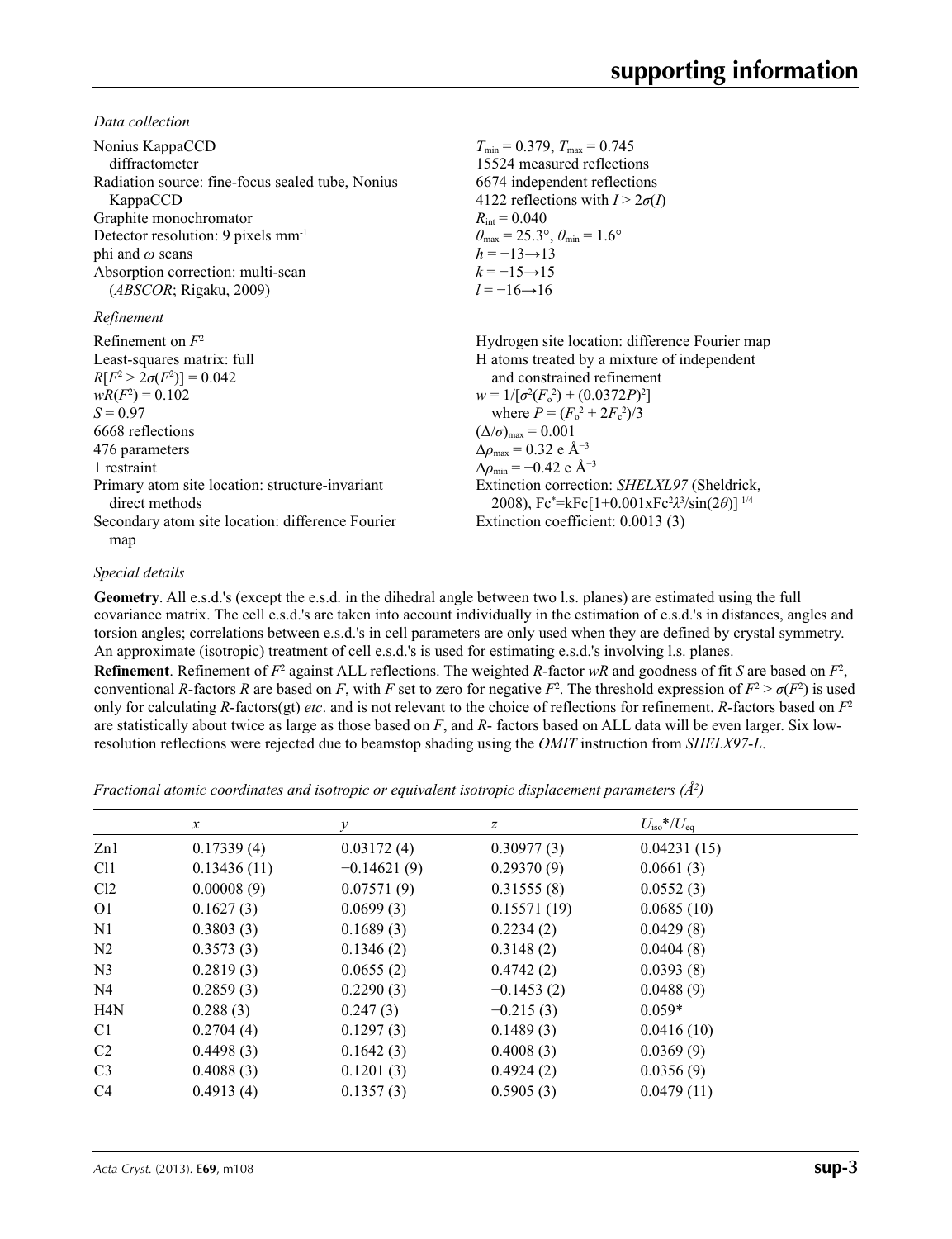| H4              | 0.5785       | 0.1750     | 0.6026       | $0.058*$    |
|-----------------|--------------|------------|--------------|-------------|
| C <sub>5</sub>  | 0.4432(4)    | 0.0924(3)  | 0.6705(3)    | 0.0540(12)  |
| H <sub>5</sub>  | 0.4982       | 0.1001     | 0.7364       | $0.065*$    |
| C6              | 0.3148(4)    | 0.0384(3)  | 0.6523(3)    | 0.0548(12)  |
| H <sub>6</sub>  | 0.2805       | 0.0101     | 0.7056       | $0.066*$    |
| C7              | 0.2368(4)    | 0.0265(3)  | 0.5531(3)    | 0.0482(11)  |
| H7              | 0.1490       | $-0.0103$  | 0.5406       | $0.058*$    |
| C8              | 0.2787(3)    | 0.1648(3)  | 0.0446(2)    | 0.0378(9)   |
| C9              | 0.1685(4)    | 0.1343(3)  | $-0.0369(3)$ | 0.0510(11)  |
| H9              | 0.0903       | 0.0911     | $-0.0278$    | $0.061*$    |
| C10             | 0.1756(4)    | 0.1681(3)  | $-0.1311(3)$ | 0.0529(12)  |
| H10             | 0.1014       | 0.1479     | $-0.1861$    | $0.064*$    |
| C11             | 0.3953(4)    | 0.2585(3)  | $-0.0685(3)$ | 0.0514(11)  |
| H11             | 0.4725       | 0.3001     | $-0.0805$    | $0.062*$    |
| C12             | 0.3932(4)    | 0.2275(3)  | 0.0277(3)    | 0.0437(10)  |
| H12             | 0.4688       | 0.2485     | 0.0814       | $0.052*$    |
| C13             | 0.5813(3)    | 0.2388(3)  | 0.4099(2)    | 0.0361(9)   |
| C14             | 0.6004(4)    | 0.3387(3)  | 0.3735(3)    | 0.0447(10)  |
| H14             | 0.5298       | 0.3568     | 0.3408       | $0.054*$    |
| C15             | 0.7222(4)    | 0.4112(4)  | 0.3850(3)    | 0.0566(12)  |
| H15             | 0.7344       | 0.4785     | 0.3614       | $0.068*$    |
| C16             | 0.8262(4)    | 0.3831(5)  | 0.4321(3)    | 0.0732(16)  |
| H16             | 0.9090       | 0.4312     | 0.4392       | $0.088*$    |
| C17             | 0.8084(4)    | 0.2860(5)  | 0.4682(4)    | 0.0765(16)  |
| H17             | 0.8793       | 0.2681     | 0.5003       | $0.092*$    |
| C18             | 0.6868(4)    | 0.2134(4)  | 0.4579(3)    | 0.0539(11)  |
| H18             | 0.6759       | 0.1471     | 0.4834       | $0.065*$    |
| Zn2             | 0.31778(4)   | 0.47927(4) | 0.17144(3)   | 0.04310(16) |
| Cl3             | 0.50465(9)   | 0.47545(9) | 0.15904(7)   | 0.0536(3)   |
| Cl4             | 0.32363(11)  | 0.64860(9) | 0.19446(9)   | 0.0688(4)   |
| O2              | 0.3419(2)    | 0.4448(2)  | 0.33683(18)  | 0.0530(8)   |
| N <sub>5</sub>  | 0.1412(3)    | 0.3230(3)  | 0.2757(2)    | 0.0439(8)   |
| H5N             | 0.085(3)     | 0.265(2)   | 0.283(3)     | $0.053*$    |
| N <sub>6</sub>  | 0.1446(3)    | 0.3573(2)  | 0.1811(2)    | 0.0414(8)   |
| N7              | 0.1966(3)    | 0.4295(3)  | 0.0172(2)    | 0.0460(9)   |
| N8              | 0.2668(3)    | 0.2860(3)  | 0.6574(2)    | 0.0478(9)   |
| C19             | 0.2514(3)    | 0.3738(3)  | 0.3533(3)    | 0.0406(10)  |
| C20             | 0.0454(3)    | 0.3233(3)  | 0.1017(3)    | 0.0375(9)   |
| C21             | 0.0725(3)    | 0.3694(3)  | 0.0067(2)    | 0.0365(9)   |
| C22             | $-0.0200(4)$ | 0.3560(3)  | $-0.0847(3)$ | 0.0468(11)  |
| H22             | $-0.1059$    | 0.3176     | $-0.0899$    | $0.056*$    |
| C <sub>23</sub> | 0.0162(4)    | 0.4007(4)  | $-0.1695(3)$ | 0.0605(13)  |
| H23             | $-0.0451$    | 0.3914     | $-0.2325$    | $0.073*$    |
| C <sub>24</sub> | 0.1421(4)    | 0.4581(4)  | $-0.1598(3)$ | 0.0611(13)  |
| H <sub>24</sub> | 0.1685       | 0.4873     | $-0.2161$    | $0.073*$    |
| C <sub>25</sub> | 0.2298(4)    | 0.4721(4)  | $-0.0645(3)$ | 0.0581(12)  |
| H <sub>25</sub> | 0.3156       | 0.5130     | $-0.0571$    | $0.070*$    |
| C <sub>26</sub> | 0.2530(3)    | 0.3413(3)  | 0.4580(2)    | 0.0360(9)   |
|                 |              |            |              |             |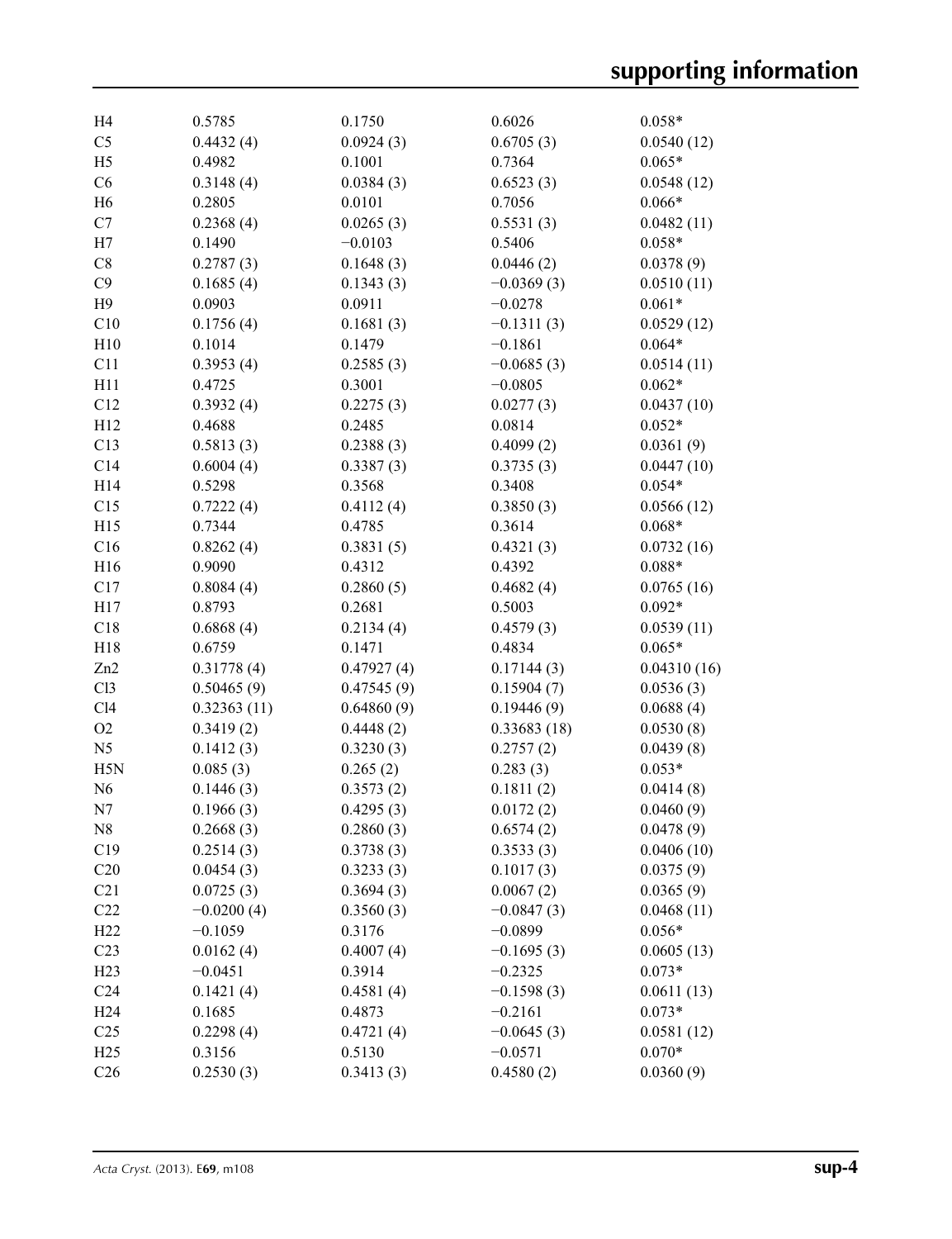| C27              | 0.3693(3)    | 0.3604(3) | 0.5289(3) | 0.0395(9)  |
|------------------|--------------|-----------|-----------|------------|
| H <sub>27</sub>  | 0.4454       | 0.3924    | 0.5111    | $0.047*$   |
| C <sub>28</sub>  | 0.3718(4)    | 0.3316(3) | 0.6264(3) | 0.0451(10) |
| H <sub>28</sub>  | 0.4513       | 0.3446    | 0.6736    | $0.054*$   |
| C <sub>29</sub>  | 0.1532(4)    | 0.2681(3) | 0.5884(3) | 0.0477(11) |
| H <sub>29</sub>  | 0.0786       | 0.2362    | 0.6085    | $0.057*$   |
| C30              | 0.1422(3)    | 0.2949(3) | 0.4894(3) | 0.0433(10) |
| H <sub>30</sub>  | 0.0617       | 0.2822    | 0.4438    | $0.052*$   |
| C <sub>31</sub>  | $-0.0845(3)$ | 0.2501(3) | 0.1009(3) | 0.0396(9)  |
| C <sub>32</sub>  | $-0.1420(4)$ | 0.2719(3) | 0.1729(3) | 0.0484(11) |
| H <sub>32</sub>  | $-0.0964$    | 0.3307    | 0.2233    | $0.058*$   |
| C <sub>33</sub>  | $-0.2659(4)$ | 0.2085(4) | 0.1718(4) | 0.0658(13) |
| H <sub>3</sub> 3 | $-0.3040$    | 0.2247    | 0.2202    | $0.079*$   |
| C <sub>34</sub>  | $-0.3308(4)$ | 0.1214(4) | 0.0979(4) | 0.0699(14) |
| H <sub>34</sub>  | $-0.4140$    | 0.0778    | 0.0962    | $0.084*$   |
| C <sub>35</sub>  | $-0.2754(4)$ | 0.0976(4) | 0.0266(4) | 0.0708(14) |
| H <sub>35</sub>  | $-0.3213$    | 0.0381    | $-0.0231$ | $0.085*$   |
| C <sub>36</sub>  | $-0.1524(4)$ | 0.1606(3) | 0.0274(3) | 0.0572(12) |
| H <sub>36</sub>  | $-0.1150$    | 0.1434    | $-0.0210$ | $0.069*$   |
|                  |              |           |           |            |

*Atomic displacement parameters (Å2 )*

|                | $U^{11}$   | $U^{22}$   | $U^{33}$   | $U^{12}$      | $U^{13}$    | $U^{23}$   |
|----------------|------------|------------|------------|---------------|-------------|------------|
| Zn1            | 0.0348(3)  | 0.0483(3)  | 0.0352(2)  | 0.0049(2)     | 0.00822(19) | 0.0085(2)  |
| C11            | 0.0643(7)  | 0.0521(7)  | 0.0679(7)  | 0.0167(6)     | 0.0003(6)   | 0.0003(6)  |
| Cl2            | 0.0417(6)  | 0.0625(7)  | 0.0589(6)  | 0.0144(5)     | 0.0150(5)   | 0.0116(5)  |
| O <sub>1</sub> | 0.0372(16) | 0.108(3)   | 0.0367(15) | $-0.0019(17)$ | 0.0071(12)  | 0.0231(16) |
| N <sub>1</sub> | 0.0378(18) | 0.055(2)   | 0.0263(15) | 0.0062(16)    | 0.0066(13)  | 0.0109(14) |
| N2             | 0.0388(18) | 0.0483(19) | 0.0290(15) | 0.0085(15)    | 0.0098(14)  | 0.0108(14) |
| N <sub>3</sub> | 0.0416(19) | 0.0428(19) | 0.0333(16) | 0.0112(15)    | 0.0146(14)  | 0.0098(14) |
| N <sub>4</sub> | 0.055(2)   | 0.055(2)   | 0.0299(17) | 0.0147(19)    | 0.0083(16)  | 0.0119(16) |
| C1             | 0.043(2)   | 0.048(2)   | 0.0304(19) | 0.012(2)      | 0.0078(18)  | 0.0131(17) |
| C <sub>2</sub> | 0.039(2)   | 0.036(2)   | 0.0320(19) | 0.0091(18)    | 0.0088(17)  | 0.0089(16) |
| C <sub>3</sub> | 0.035(2)   | 0.036(2)   | 0.0319(19) | 0.0088(18)    | 0.0090(16)  | 0.0079(16) |
| C4             | 0.041(2)   | 0.054(3)   | 0.036(2)   | 0.005(2)      | 0.0056(18)  | 0.0066(19) |
| C <sub>5</sub> | 0.058(3)   | 0.067(3)   | 0.032(2)   | 0.018(2)      | 0.0091(19)  | 0.017(2)   |
| C6             | 0.064(3)   | 0.065(3)   | 0.036(2)   | 0.020(2)      | 0.019(2)    | 0.014(2)   |
| C7             | 0.045(2)   | 0.052(3)   | 0.043(2)   | 0.008(2)      | 0.0153(19)  | 0.016(2)   |
| C8             | 0.037(2)   | 0.041(2)   | 0.0318(19) | 0.0103(18)    | 0.0076(16)  | 0.0081(17) |
| C9             | 0.041(2)   | 0.064(3)   | 0.037(2)   | 0.008(2)      | 0.0048(18)  | 0.015(2)   |
| C10            | 0.052(3)   | 0.063(3)   | 0.033(2)   | 0.015(2)      | 0.0000(19)  | 0.010(2)   |
| C11            | 0.048(2)   | 0.057(3)   | 0.040(2)   | 0.005(2)      | 0.0127(19)  | 0.013(2)   |
| C12            | 0.042(2)   | 0.053(3)   | 0.0266(18) | 0.010(2)      | 0.0039(16)  | 0.0089(18) |
| C13            | 0.032(2)   | 0.044(2)   | 0.0294(18) | 0.0130(18)    | 0.0059(16)  | 0.0037(17) |
| C14            | 0.041(2)   | 0.052(3)   | 0.040(2)   | 0.014(2)      | 0.0113(18)  | 0.0108(19) |
| C15            | 0.053(3)   | 0.054(3)   | 0.054(2)   | 0.003(2)      | 0.021(2)    | 0.007(2)   |
| C16            | 0.039(3)   | 0.091(4)   | 0.061(3)   | $-0.011(3)$   | 0.011(2)    | 0.009(3)   |
| C17            | 0.031(2)   | 0.127(5)   | 0.071(3)   | 0.027(3)      | 0.012(2)    | 0.028(3)   |
|                |            |            |            |               |             |            |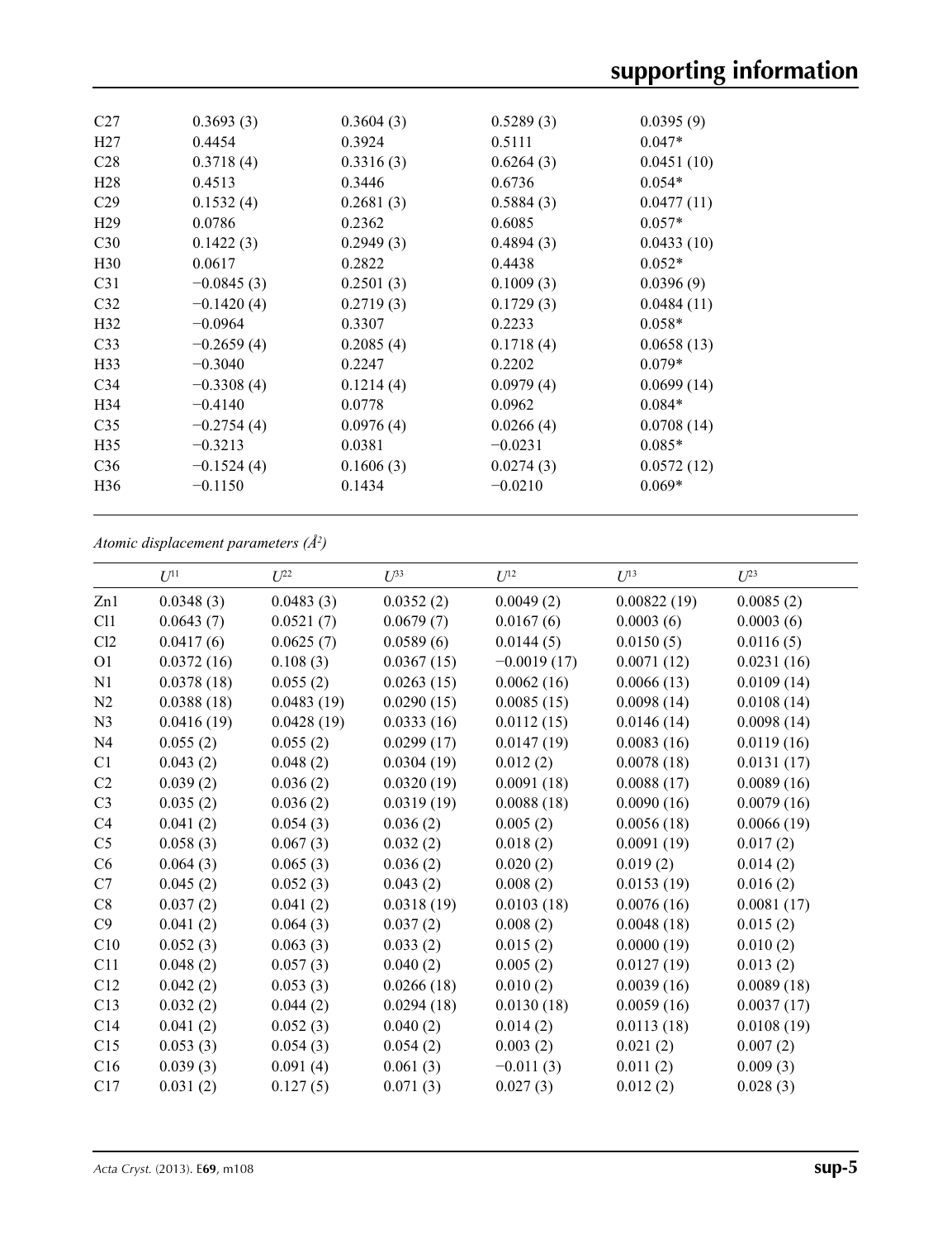| C18             | 0.051(3)   | 0.070(3)   | 0.052(2)   | 0.030(2)      | 0.019(2)      | 0.027(2)      |
|-----------------|------------|------------|------------|---------------|---------------|---------------|
| Zn2             | 0.0313(2)  | 0.0511(3)  | 0.0382(3)  | 0.0049(2)     | 0.00794(19)   | 0.0067(2)     |
| C13             | 0.0450(6)  | 0.0684(7)  | 0.0499(6)  | 0.0215(5)     | 0.0158(5)     | 0.0086(5)     |
| C14             | 0.0511(7)  | 0.0624(7)  | 0.0814(8)  | 0.0248(6)     | $-0.0065(6)$  | $-0.0050(6)$  |
| O2              | 0.0337(15) | 0.0702(19) | 0.0363(14) | $-0.0019(14)$ | 0.0052(12)    | 0.0095(13)    |
| N <sub>5</sub>  | 0.0336(18) | 0.056(2)   | 0.0309(16) | 0.0033(16)    | 0.0063(14)    | 0.0119(16)    |
| N <sub>6</sub>  | 0.0359(17) | 0.053(2)   | 0.0280(15) | 0.0086(16)    | 0.0051(13)    | 0.0090(14)    |
| N7              | 0.0383(18) | 0.053(2)   | 0.0368(17) | 0.0035(16)    | 0.0111(14)    | 0.0088(15)    |
| N8              | 0.049(2)   | 0.054(2)   | 0.0324(16) | 0.0127(17)    | 0.0038(16)    | 0.0106(15)    |
| C19             | 0.031(2)   | 0.056(3)   | 0.0318(19) | 0.013(2)      | 0.0073(16)    | 0.0049(18)    |
| C <sub>20</sub> | 0.031(2)   | 0.043(2)   | 0.0341(19) | 0.0083(18)    | 0.0078(16)    | 0.0036(17)    |
| C21             | 0.037(2)   | 0.037(2)   | 0.0344(19) | 0.0115(18)    | 0.0089(17)    | 0.0053(17)    |
| C22             | 0.041(2)   | 0.057(3)   | 0.036(2)   | 0.014(2)      | 0.0030(18)    | 0.0120(19)    |
| C <sub>23</sub> | 0.064(3)   | 0.070(3)   | 0.038(2)   | 0.020(3)      | 0.003(2)      | 0.010(2)      |
| C <sub>24</sub> | 0.077(3)   | 0.073(3)   | 0.034(2)   | 0.024(3)      | 0.021(2)      | 0.022(2)      |
| C <sub>25</sub> | 0.052(3)   | 0.072(3)   | 0.045(2)   | 0.012(2)      | 0.020(2)      | 0.013(2)      |
| C <sub>26</sub> | 0.034(2)   | 0.042(2)   | 0.0296(18) | 0.0112(17)    | 0.0073(16)    | 0.0049(16)    |
| C27             | 0.031(2)   | 0.048(2)   | 0.0334(19) | 0.0101(18)    | 0.0045(16)    | 0.0069(17)    |
| C28             | 0.041(2)   | 0.054(3)   | 0.031(2)   | 0.015(2)      | $-0.0027(18)$ | $-0.0009(18)$ |
| C29             | 0.044(2)   | 0.061(3)   | 0.035(2)   | 0.012(2)      | 0.0147(18)    | 0.0110(19)    |
| C30             | 0.030(2)   | 0.057(3)   | 0.036(2)   | 0.0110(19)    | 0.0046(17)    | 0.0082(19)    |
| C <sub>31</sub> | 0.030(2)   | 0.045(2)   | 0.037(2)   | 0.0095(18)    | 0.0037(17)    | 0.0095(18)    |
| C32             | 0.042(2)   | 0.055(3)   | 0.042(2)   | 0.012(2)      | 0.0095(19)    | 0.0108(19)    |
| C <sub>33</sub> | 0.042(3)   | 0.088(4)   | 0.069(3)   | 0.019(3)      | 0.022(2)      | 0.017(3)      |
| C <sub>34</sub> | 0.035(2)   | 0.066(3)   | 0.094(4)   | 0.002(2)      | 0.014(3)      | 0.014(3)      |
| C <sub>35</sub> | 0.048(3)   | 0.052(3)   | 0.095(4)   | 0.005(2)      | 0.007(3)      | $-0.006(3)$   |
| C36             | 0.041(2)   | 0.050(3)   | 0.068(3)   | 0.010(2)      | 0.004(2)      | $-0.009(2)$   |
|                 |            |            |            |               |               |               |

# *Geometric parameters (Å, º)*

| 2.078(3)   | $Zn2-M7$    | 2.131(3)   |
|------------|-------------|------------|
| 2.127(3)   | $Zn2-M6$    | 2.136(3)   |
| 2.200(3)   | $Zn2$ —Cl3  | 2.2176(13) |
| 2.2400(13) | $Zn2-Cl4$   | 2.2343(13) |
| 2.2793(13) | $Zn2$ —O2   | 2.248(2)   |
| 1.252(4)   | $O2 - C19$  | 1.217(4)   |
| 1.330(4)   | $N5 - N6$   | 1.367(4)   |
| 1.377(4)   | $N5 - C19$  | 1.369(4)   |
| 1.304(4)   | $N5 - H5N$  | 0.849(18)  |
| 1.336(4)   | $N6 - C20$  | 1.289(4)   |
| 1.348(4)   | $N7 - C25$  | 1.329(5)   |
| 1.318(5)   | $N7 - C21$  | 1.348(4)   |
| 1.341(5)   | $N8 - C28$  | 1.332(5)   |
| 0.98(4)    | $N8 - C29$  | 1.340(5)   |
| 1.503(5)   | $C19 - C26$ | 1.479(5)   |
| 1.474(5)   | $C20 - C31$ | 1.479(5)   |
| 1.490(5)   | $C20-C21$   | 1.487(5)   |
| 1.381(4)   | $C21 - C22$ | 1.370(5)   |
|            |             |            |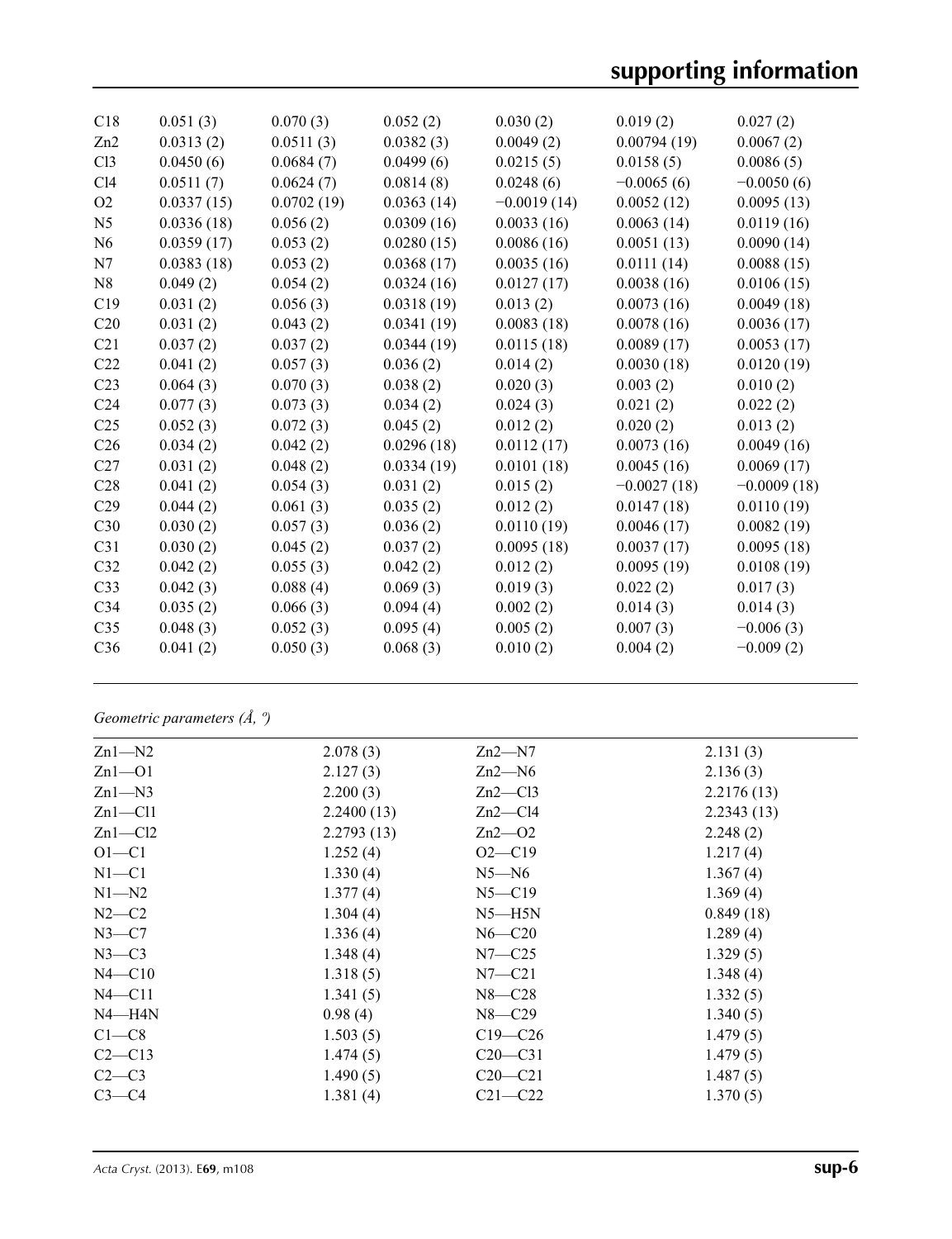| $C4 - C5$         | 1.382(5)    | $C22-C23$         | 1.389(5)    |
|-------------------|-------------|-------------------|-------------|
| $C4 - H4$         | 0.9300      | $C22-H22$         | 0.9300      |
| $C5-C6$           | 1.360(5)    | $C23-C24$         | 1.360(6)    |
| $C5 - H5$         | 0.9300      | $C23 - H23$       | 0.9300      |
| $C6 - C7$         | 1.379(5)    | $C24 - C25$       | 1.381(5)    |
| $C6 - H6$         | 0.9300      | $C24 - H24$       | 0.9300      |
| $C7 - H7$         | 0.9300      | $C25 - H25$       | 0.9300      |
| $C8 - C12$        | 1.378(5)    | $C26 - C27$       | 1.372(5)    |
| $C8-C9$           | 1.380(5)    | $C26 - C30$       | 1.392(5)    |
| $C9 - C10$        | 1.366(5)    | $C27-C28$         | 1.370(5)    |
| $C9 - H9$         | 0.9300      | $C27 - H27$       | 0.9300      |
| $C10 - H10$       | 0.9300      | $C28 - H28$       | 0.9300      |
| $C11 - C12$       | 1.370(5)    | $C29 - C30$       | 1.372(5)    |
| $C11 - H11$       | 0.9300      | $C29 - H29$       | 0.9300      |
| $C12 - H12$       | 0.9300      | $C30 - H30$       | 0.9300      |
| $C13 - C18$       | 1.377(5)    | $C31 - C32$       | 1.379(5)    |
| $C13-C14$         | 1.387(5)    | $C31 - C36$       | 1.389(5)    |
|                   |             |                   |             |
| $C14 - C15$       | 1.373(5)    | $C32-C33$         | 1.385(5)    |
| $C14 - H14$       | 0.9300      | $C32 - H32$       | 0.9300      |
| $C15 - C16$       | 1.379(7)    | $C33-C34$         | 1.369(6)    |
| $C15 - H15$       | 0.9300      | $C33 - H33$       | 0.9300      |
| $C16 - C17$       | 1.352(7)    | $C34 - C35$       | 1.364(6)    |
| $C16 - H16$       | 0.9300      | C34-H34           | 0.9300      |
| $C17 - C18$       | 1.374(6)    | $C35-C36$         | 1.377(6)    |
| $C17 - H17$       | 0.9300      | $C35 - H35$       | 0.9300      |
| $C18 - H18$       | 0.9300      | $C36 - H36$       | 0.9300      |
| $N2 - Zn1 - O1$   | 74.86 (10)  | $N7 - Zn2 - N6$   | 73.37(11)   |
| $N2 - Zn1 - N3$   | 74.29 (11)  | $N7 - Zn2 - C13$  | 103.43(10)  |
| $O1 - Zn1 - N3$   | 148.50 (11) | $N6 - Zn2 - C13$  | 133.30(10)  |
| $N2 - Zn1 - C11$  | 117.50(10)  | $N7 - Zn2 - C14$  | 100.89(10)  |
| $O1 - Zn1 - Cl1$  | 102.71(10)  | $N6 - Zn2 - C14$  | 114.89 (10) |
| $N3 - Zn1 - C11$  | 97.02(9)    | $Cl3 - Zn2 - Cl4$ | 111.46(5)   |
| $N2 - Zn1 - Cl2$  | 128.30(10)  | $N7 - Zn2 - O2$   | 144.79 (11) |
| $O1 - Zn1 - Cl2$  | 93.30 (9)   | $N6 - Zn2 - O2$   | 71.72(9)    |
| $N3 - Zn1 - C12$  | 100.75(9)   | $Cl3 - Zn2 - O2$  | 97.10(8)    |
| $Cl1 - Zn1 - Cl2$ | 114.20(5)   | $Cl4 - Zn2 - O2$  | 97.70 (8)   |
| $Cl - O1 - Zn1$   | 110.7(2)    | $C19 - 02 - Zn2$  | 115.5(2)    |
| $C1 - N1 - N2$    | 108.2(3)    | $N6 - N5 - C19$   | 114.4(3)    |
| $C2 - N2 - N1$    | 120.4(3)    | $N6 - N5 - H5N$   | 122(3)      |
| $C2 - N2 - Zn1$   |             | $C19 - N5 - H5N$  |             |
|                   | 121.7(2)    |                   | 122(3)      |
| $N1 - N2 - Zn1$   | 117.9(2)    | $C20 - N6 - N5$   | 121.9(3)    |
| $C7 - N3 - C3$    | 118.7(3)    | $C20 - N6 - Zn2$  | 120.7(2)    |
| $C7 - N3 - Zn1$   | 126.2(2)    | $N5 - N6 - Zn2$   | 117.3(2)    |
| $C3 - N3 - Zn1$   | 114.6(2)    | $C25 - N7 - C21$  | 118.9(3)    |
| $C10 - N4 - C11$  | 121.3(3)    | $C25 - N7 - Zn2$  | 123.1(3)    |
| $C10 - N4 - H4N$  | 118(2)      | $C21 - N7 - Zn2$  | 116.5(2)    |
| $C11 - N4 - H4N$  | 120(2)      | $C28 - N8 - C29$  | 117.3(3)    |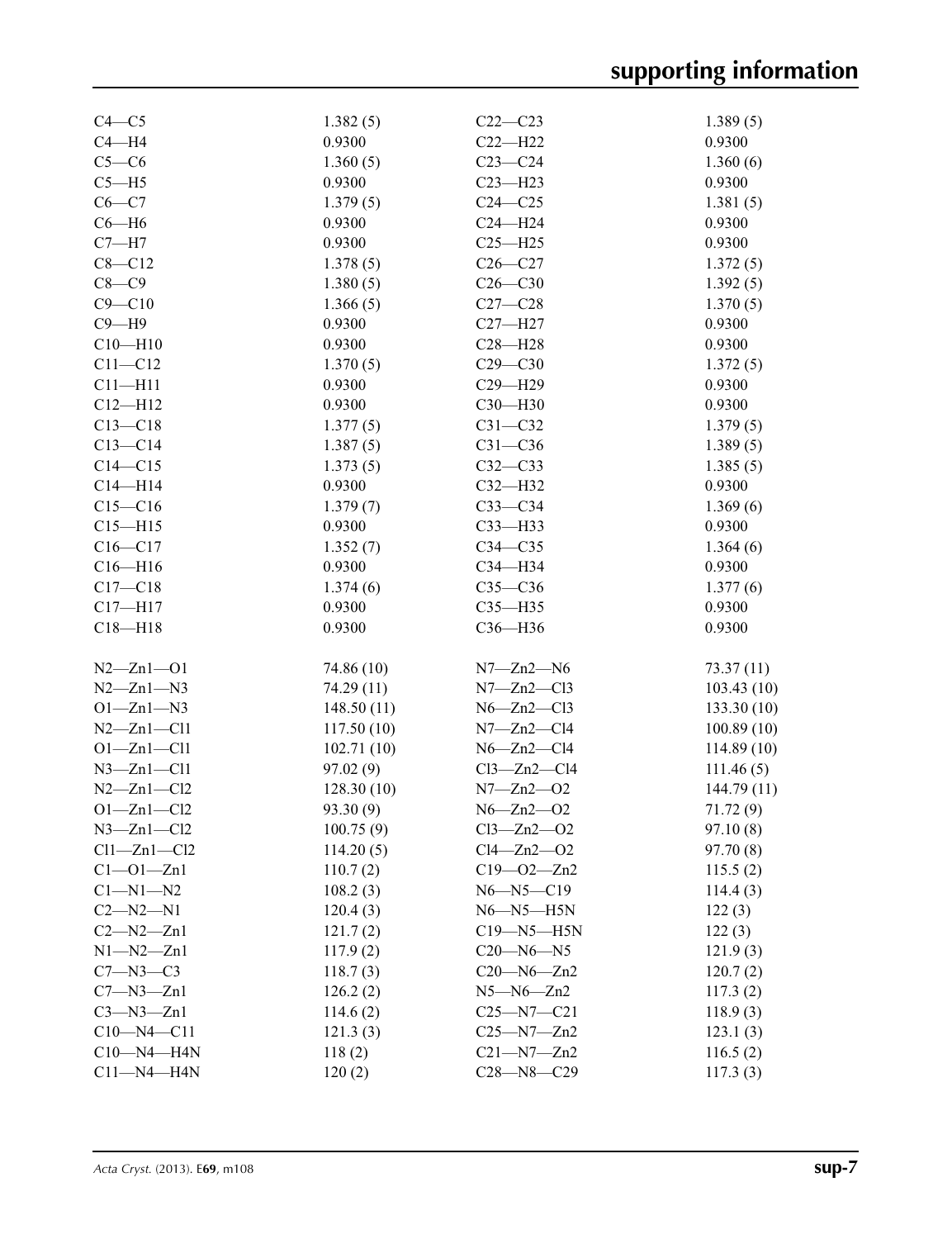| $O1 - C1 - N1$    | 128.2(3) | $O2 - C19 - N5$   | 121.1(3) |
|-------------------|----------|-------------------|----------|
| $O1 - C1 - C8$    | 117.2(3) | $O2-C19-C26$      | 122.0(3) |
| $N1-C1-C8$        | 114.5(3) | $N5 - C19 - C26$  | 116.9(3) |
| $N2-C2-C13$       | 124.3(3) | $N6 - C20 - C31$  | 126.2(3) |
| $N2 - C2 - C3$    | 113.6(3) | $N6 - C20 - C21$  | 112.5(3) |
| $C13-C2-C3$       | 122.0(3) | $C31 - C20 - C21$ | 121.3(3) |
| $N3 - C3 - C4$    | 121.0(3) | $N7 - C21 - C22$  | 121.3(3) |
| $N3 - C3 - C2$    | 115.0(3) | $N7 - C21 - C20$  | 114.8(3) |
| $C4-C3-C2$        | 124.0(3) | $C22-C21-C20$     | 123.8(3) |
| $C3-C4-C5$        | 119.4(4) | $C21 - C22 - C23$ | 119.1(4) |
| $C3-C4-H4$        | 120.3    | $C21 - C22 - H22$ | 120.4    |
| $C5-C4-H4$        | 120.3    | $C23 - C22 - H22$ | 120.4    |
| $C6-C5-C4$        | 119.6(3) | $C24 - C23 - C22$ | 119.5(4) |
| $C6-C5-H5$        | 120.2    | $C24 - C23 - H23$ | 120.3    |
|                   | 120.2    |                   |          |
| $C4-C5-H5$        |          | $C22-C23-H23$     | 120.3    |
| $C5 - C6 - C7$    | 118.5(4) | $C23-C24-C25$     | 118.5(4) |
| $C5-C6-H6$        | 120.8    | C23-C24-H24       | 120.7    |
| $C7-C6-H6$        | 120.8    | $C25-C24-H24$     | 120.7    |
| $N3 - C7 - C6$    | 122.9(4) | $N7 - C25 - C24$  | 122.6(4) |
| $N3 - C7 - H7$    | 118.6    | $N7 - C25 - H25$  | 118.7    |
| $C6 - C7 - H7$    | 118.6    | $C24 - C25 - H25$ | 118.7    |
| $C12-C8-C9$       | 118.6(3) | $C27-C26-C30$     | 118.1(3) |
| $C12-C8-C1$       | 122.0(3) | $C27-C26-C19$     | 118.6(3) |
| $C9 - C8 - C1$    | 119.3(3) | $C30-C26-C19$     | 123.3(3) |
| $C10-C9-C8$       | 119.4(4) | $C28-C27-C26$     | 119.0(4) |
| $C10-C9-H9$       | 120.3    | C28-C27-H27       | 120.5    |
| $C8-C9-H9$        | 120.3    | C26-C27-H27       | 120.5    |
| $N4 - C10 - C9$   | 121.0(4) | N8-C28-C27        | 123.7(3) |
| $N4 - C10 - H10$  | 119.5    | N8-C28-H28        | 118.2    |
| $C9 - C10 - H10$  | 119.5    | C27-C28-H28       | 118.2    |
| $N4 - C11 - C12$  | 120.0(4) | N8-C29-C30        | 122.7(4) |
| $N4 - C11 - H11$  | 120.0    | N8-C29-H29        | 118.6    |
| $C12 - C11 - H11$ | 120.0    | C30-C29-H29       | 118.6    |
| $C11 - C12 - C8$  | 119.7(3) | $C29 - C30 - C26$ | 119.1(3) |
| $C11 - C12 - H12$ | 120.2    | C29-C30-H30       | 120.4    |
| $C8-C12-H12$      | 120.2    | $C26-C30-H30$     | 120.4    |
| $C18-C13-C14$     | 118.8(4) | $C32 - C31 - C36$ | 118.7(4) |
| $C18 - C13 - C2$  | 121.3(4) | $C32 - C31 - C20$ | 119.8(3) |
| $C14 - C13 - C2$  | 119.8(3) | $C36 - C31 - C20$ | 121.5(4) |
| $C15-C14-C13$     | 120.8(4) | $C31 - C32 - C33$ | 121.7(4) |
| $C15-C14-H14$     | 119.6    | $C31 - C32 - H32$ | 119.1    |
| $C13 - C14 - H14$ | 119.6    | C33-C32-H32       | 119.1    |
| $C14-C15-C16$     | 119.2(4) | $C34 - C33 - C32$ | 118.3(4) |
| $C14-C15-H15$     | 120.4    | C34-C33-H33       | 120.8    |
| $C16-C15-H15$     | 120.4    | C32-C33-H33       | 120.8    |
| $C17-C16-C15$     | 120.4(4) | $C35 - C34 - C33$ | 121.0(4) |
| $C17 - C16 - H16$ | 119.8    | C35-C34-H34       | 119.5    |
| $C15-C16-H16$     |          | C33-C34-H34       | 119.5    |
|                   | 119.8    |                   |          |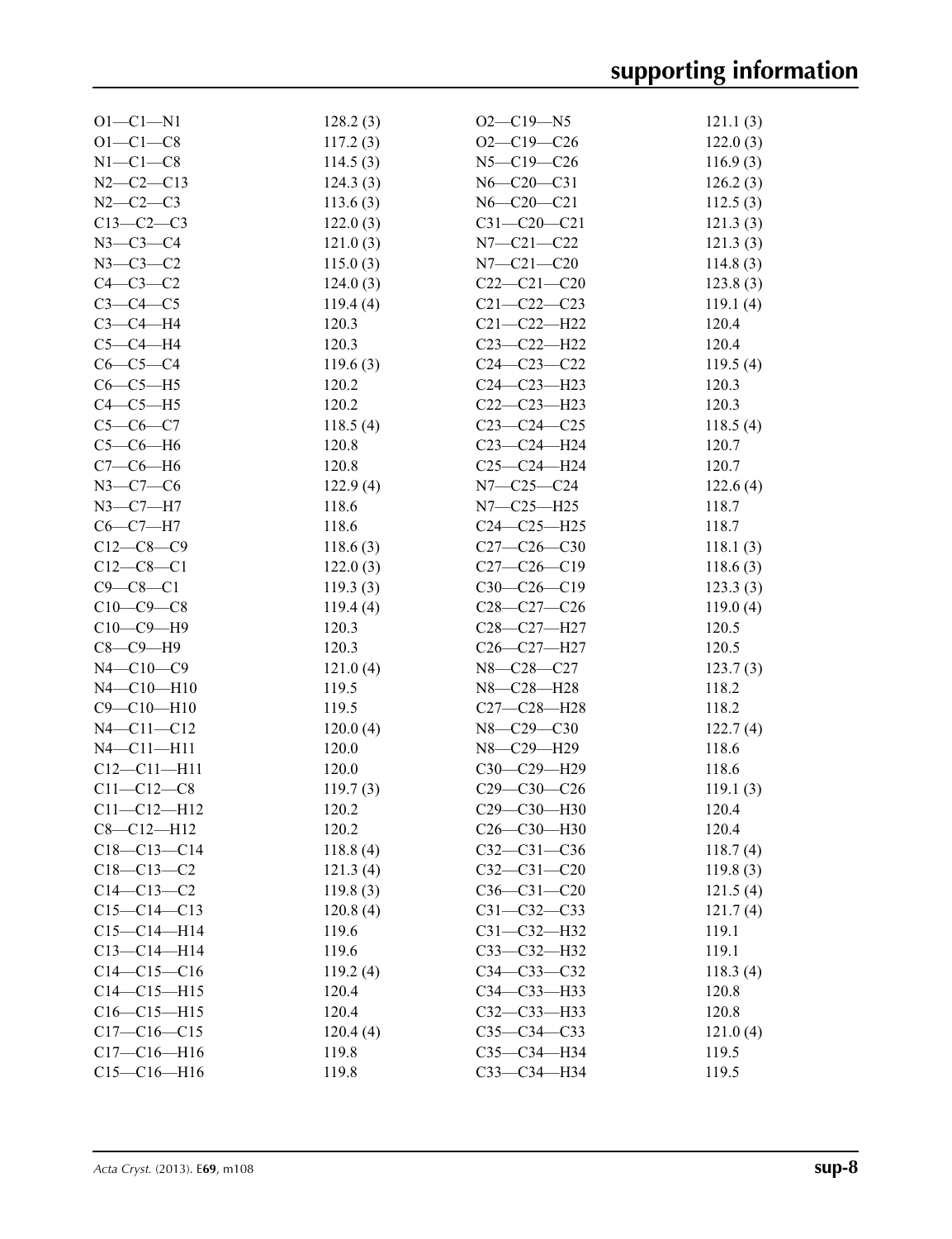| $C16-C17-C18$               | 120.7(4)    | $C34 - C35 - C36$            | 120.8(4)           |
|-----------------------------|-------------|------------------------------|--------------------|
| $C16-C17-H17$               | 119.6       | C34-C35-H35                  | 119.6              |
| $C18 - C17 - H17$           | 119.6       | $C36 - C35 - H35$            | 119.6              |
| $C17 - C18 - C13$           | 120.1(4)    | $C35-C36-C31$                | 119.5(4)           |
| $C17 - C18 - H18$           | 120.0       | C35-C36-H36                  | 120.2              |
| $C13 - C18 - H18$           | 120.0       | C31-C36-H36                  | 120.2              |
|                             |             |                              |                    |
| $N2 - Zn1 - O1 - C1$        | 2.0(3)      | $N7 - Zn2 - 02 - C19$        | $-5.4(4)$          |
| $N3 - Zn1 - O1 - C1$        | 14.0(5)     | $N6 - Zn2 - 02 - C19$        | 2.3(3)             |
| $Cl1 - Zn1 - O1 - Cl$       | $-113.5(3)$ | $Cl3 - Zn2 - O2 - C19$       | $-131.1(3)$        |
| $Cl2 - Zn1 - O1 - Cl$       | 130.8(3)    | $Cl4 - Zn2 - O2 - Cl9$       | 116.0(3)           |
| $C1 - N1 - N2 - C2$         | $-178.5(3)$ | $C19 - N5 - N6 - C20$        | $-174.8(4)$        |
| $C1 - N1 - N2 - Zn1$        | 3.3(4)      | $C19 - N5 - N6 - Zn2$        | 0.8(4)             |
| $O1 - Zn1 - N2 - C2$        | 178.9(3)    | $N7 - Zn2 - N6 - C20$        | $-10.5(3)$         |
| $N3 - Zn1 - N2 - C2$        | 5.3(3)      | $Cl3 - Zn2 - N6 - C20$       | $-103.5(3)$        |
| $Cl1 - Zn1 - N2 - C2$       | $-84.5(3)$  | $Cl4 - Zn2 - N6 - C20$       | 84.0(3)            |
| $Cl2 - Zn1 - N2 - C2$       | 96.8(3)     | $O2 - Zn2 - N6 - C20$        | 174.1(3)           |
| $O1 - Zn1 - N2 - N1$        | $-2.9(3)$   | $N7 - Zn2 - N6 - N5$         | 173.8(3)           |
| $N3 - Zn1 - N2 - N1$        | $-176.5(3)$ | $Cl3 - Zn2 - N6 - N5$        | 80.9(3)            |
| $Cl1 - Zn1 - N2 - N1$       | 93.7(3)     | $Cl4 - Zn2 - N6 - N5$        | $-91.7(3)$         |
| $Cl2 - Zn1 - N2 - N1$       | $-85.0(3)$  | $O2 - Zn2 - N6 - N5$         | $-1.5(3)$          |
| $N2 - Zn1 - N3 - C7$        | $-179.7(4)$ | $N6 - Zn2 - N7 - C25$        | 179.1(4)           |
| $O1 - Zn1 - N3 - C7$        | 168.2(3)    | $Cl3 - Zn2 - N7 - C25$       | $-49.3(4)$         |
| $Cl1 - Zn1 - N3 - C7$       | $-63.1(3)$  | $Cl4 - Zn2 - N7 - C25$       | 66.1(4)            |
| $Cl2 - Zn1 - N3 - C7$       | 53.3 $(3)$  | $O2 - Zn2 - N7 - C25$        | $-173.3(3)$        |
| $N2 - Zn1 - N3 - C3$        | $-8.2(3)$   | $N6 - Zn2 - N7 - C21$        | 13.3(3)            |
| $O1 - Zn1 - N3 - C3$        | $-20.2(4)$  | $Cl3 - Zn2 - N7 - C21$       | 145.0(3)           |
| $Cl1 - Zn1 - N3 - C3$       | 108.5(3)    | $Cl4 - Zn2 - N7 - C21$       | $-99.6(3)$         |
| $Cl2$ — $Zn1$ — $N3$ — $C3$ | $-135.2(3)$ | $O2 - Zn2 - N7 - C21$        | 21.0(4)            |
| $Zn1 - O1 - Cl - N1$        | $-0.9(6)$   | $Zn2$ - $O2$ - $C19$ - $N5$  | $-2.8(5)$          |
| $Zn1 - 01 - C1 - C8$        | $-179.5(3)$ | Zn2-O2-C19-C26               | 179.6(3)           |
| $N2 - N1 - C1 - 01$         | $-1.5(6)$   | $N6 - N5 - C19 - O2$         |                    |
| $N2 - N1 - C1 - C8$         | 177.2(3)    | N6-N5-C19-C26                | 1.4(6)<br>179.1(3) |
| $N1 - N2 - C2 - C13$        | 3.3(6)      | N5-N6-C20-C31                | 3.7(6)             |
| $Zn1 - N2 - C2 - C13$       | $-178.5(3)$ | Zn2-N6-C20-C31               | $-171.7(3)$        |
| $N1 - N2 - C2 - C3$         | $-180.0(3)$ | $N5 - N6 - C20 - C21$        | $-178.5(3)$        |
| $Zn1-M2-C2-C3$              | $-1.8(4)$   | $Zn2$ —N6—C20—C21            | 6.0(4)             |
| $C7 - N3 - C3 - C4$         | 0.1(6)      | $C25 - N7 - C21 - C22$       | $-3.2(6)$          |
| $Zn1 - N3 - C3 - C4$        | $-172.2(3)$ | $Zn2$ - $N7$ - $C21$ - $C22$ | 163.2(3)           |
| $C7 - N3 - C3 - C2$         | $-177.8(3)$ | $C25 - N7 - C21 - C20$       | 178.7(4)           |
| $Zn1-M3-C3-C2$              | 10.0(4)     | $Zn2$ —N7—C21—C20            | $-14.9(4)$         |
| $N2-C2-C3-N3$               | $-5.8(5)$   | $N6 - C20 - C21 - N7$        | 5.9(5)             |
| $C13-C2-C3-N3$              | 171.1(3)    | $C31-C20-C21-N7$             | $-176.2(3)$        |
| $N2-C2-C3-C4$               | 176.5(4)    | $N6 - C20 - C21 - C22$       | $-172.1(4)$        |
| $C13-C2-C3-C4$              | $-6.7(6)$   | $C31-C20-C21-C22$            | 5.7(6)             |
| $N3 - C3 - C4 - C5$         | 1.5(6)      | $N7 - C21 - C22 - C23$       | 3.4(6)             |
| $C2-C3-C4-C5$               | 179.2(4)    | $C20-C21-C22-C23$            | $-178.6(4)$        |
| $C3 - C4 - C5 - C6$         | $-2.3(7)$   | $C21 - C22 - C23 - C24$      | $-1.1(7)$          |
|                             |             |                              |                    |